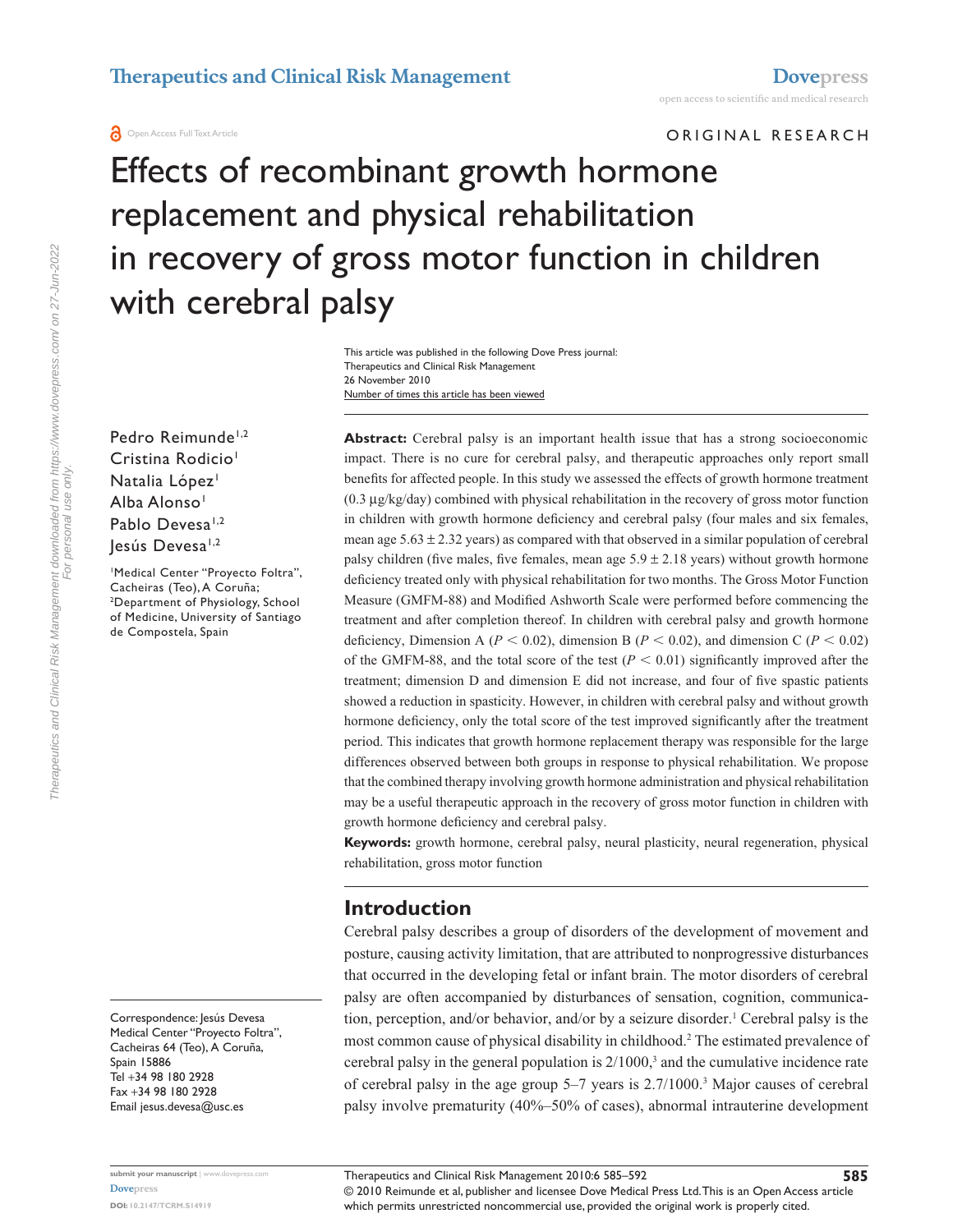due to fetal-maternal infections, asphyxia during delivery, brain trauma during labor and delivery, and complications in the perinatal period.<sup>4</sup> Independent of causal factors responsible for the development of cerebral palsy, the disease has a strong socioeconomic impact.<sup>5</sup> Currently there is no cure for cerebral palsy, and the therapeutic approaches of physical therapy, occupational therapy, speech therapy, neuropsychology, pharmacology, and surgery achieve only partial benefits for affected individuals.3

It has been shown that children with cerebral palsy often have poor linear growth during childhood, resulting in a diminished final adult height,<sup>6</sup> an issue that has received little attention so far. $6-10$  In the studies that have been reported, the investigators have demonstrated that children with cerebral palsy show cerebral palsy deficient growth hormone secretion, by using provocative tests for growth hormone, that insulin-like growth factor (IGF-1) and low growth hormone levels in children with cerebral palsy may explain their low height and that decreased plasma IGF-1 and IGF binding protein 3 (IGFBP3) levels are associated with osteopenia in children with cerebral palsy.<sup>6-10</sup> We have previously shown that 70% of a population of 46 children with cerebral palsy lacked normal growth hormone secretion.3 Among the phenomena that could cause impaired growth hormone secretion are the presence of an altered pool of neurotransmitters, psychosocial deprivation, or suboptimal nutritional status.3

Neural plasticity and regeneration of the brain, in response to both neurologic injury and different neurological stimulations have been widely demonstrated in animal models $11-14$ and in clinical studies using imaging techniques,<sup>15–18</sup> electrophysiologic assessments,19,20 and clinical tests.21–25 Moreover, it has been reported that the mechanisms of plasticity are increased in the developing central nervous system, so that children who suffer injury at this stage could achieve more complete recovery than adult patients.<sup>26</sup>

Several hormones play a role in the recovery from brain injuries, acting either on neurogenesis and/or neural plasticity. Among these, the growth hormone-IGF-1 system seems to be very important for inducing adult neurogenesis and increasing brain plasticity.<sup>3</sup> Growth hormone and IGF-1 and their receptors are expressed locally in the brain27–36 and both hormones can cross the blood–brain barrier.36 Thus, besides its role in several metabolic processes, it has been shown that the growth hormone-IGF-1 axis exerts multiple and important neurotrophic effects related to cell proliferation and survival, both in the central and peripheral nervous system.3,36 In fact, a

number of studies have demonstrated that this endocrine axis induces strong proliferation of neural cell precursors in major neurogenic niches, under both physiologic and pathologic conditions.35,37–39 Moreover, growth hormone expression is increased in the affected brain hemisphere after an ischemic injury. $40,41$  On the other hand, we demonstrated, for the first time, that growth hormone is an important factor for cell survival.<sup>42</sup> Thus, both growth hormone and IGF-1 display marked neuroprotective<sup>43,44</sup> and antiapoptotic $45-47$  effects.

In a previous study we postulated that growth hormone replacement therapy might be useful in the treatment of children with cerebral palsy, not only for achieving a more normal height but also for correcting some of the neurologic disorders that these patients suffer.<sup>3</sup> This study was designed to test this hypothesis, and evaluated the effects of growth hormone treatment combined with physical rehabilitation in the recovery of gross motor function in children with growth hormone deficiency and cerebral palsy as compared with the effects obtained in a similar population of cerebral palsy children without growth hormone deficiency and treated only with physical rehabilitation. Despite the fact that exercise is a powerful stimulus for pituitary growth hormone secretion, cerebral palsy children without growth hormone deficiency subjected to intense physical therapy rehabilitation do not achieve significant improvements. We studied the effects of growth hormone therapy in children with cerebral palsy and growth hormone deficiency as compared with those obtained in children with cerebral palsy and without growth hormone deficiency subjected to the same physical rehabilitation. The rationale for this was to test whether or not exogenous growth hormone administration plays a role in neurogenesis and/or brain plasticity.

# **Method Participants**

The study was conducted in 20 children with cerebral palsy, comprising nine males and 11 females, aged 4.0–10.5 years, who attended the Medical Center Proyecto Foltra for physical and cognitive rehabilitation, selected from a population of 46 cerebral palsy children.<sup>3</sup> The reason for selecting 20 children from 46 was to achieve the best possible match between the groups with regard to age, gender, disabilities exhibited, and clinical history. The selection was made by the principal investigator, and none of the therapists knew whether or not the children selected had growth hormone deficiency. All patients were Level IV or V according to the Gross Motor Function Classification System.<sup>48</sup> Ten of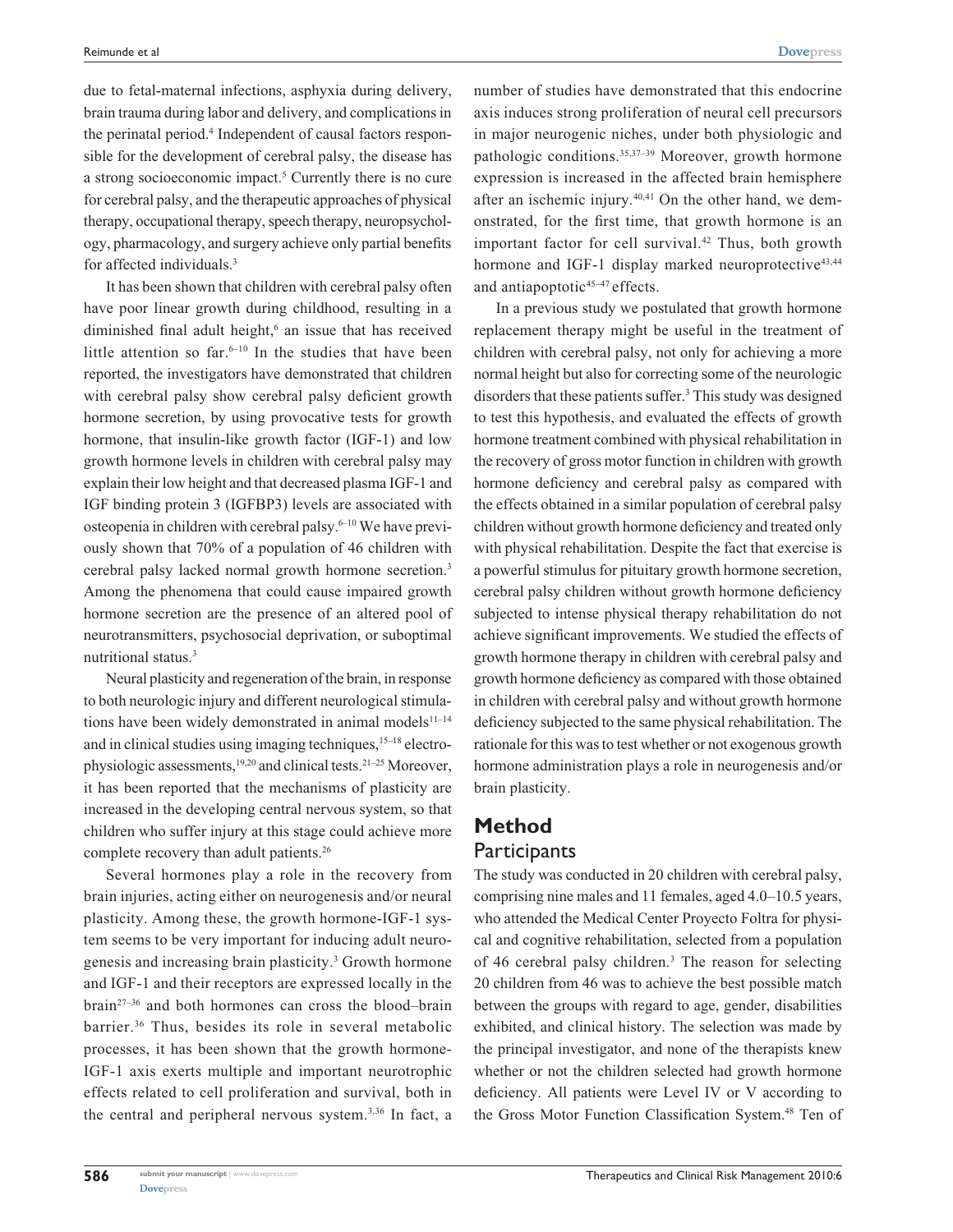Growth hormone in cerebral palsy children

these cerebral palsy children had been previously detected to have growth hormone deficiency,<sup>3</sup> and comprised the study group. The main characteristics of the patients in each group studied are shown in Tables 1 and 2.

## Treatment of growth hormone deficiency

After obtaining informed consent from their parents, the children with cerebral palsy and growth hormone deficiency were given growth hormone (rhGH, Omnitrope®, Sandoz) 0.3 µg/kg/day subcutaneously for five days per week at 10.30 pm for two months). Growth hormone administration commenced when physical rehabilitation started.

Blood sample analyses was performed for routine hematology and biochemistry parameters. Baseline anterior pituitary hormone secretion and plasma levels of free T4 were measured by chemiluminescence assays. In addition, fasting plasma IGF-1 and IGFBP3 were measured by solid-phase, enzyme-labeled chemiluminescent immunometric assay (Inmulite 2000, Siemens). These analyses were carried out before commencing the study and at the end of the study.

## Clinical assessment

To assess motor function in our patients, we used a widely recognized test, the Gross Motor Function Measure (GMFM-88).49 The GMFM-88 is a scale constructed for evaluation of change in gross motor function in children with cerebral palsy. The GMFM-88 consists of 88 items grouped into five dimensions, ie, dimension A (lying and rolling, 17 items), dimension B (sitting, 20 items), dimension C (crawling and kneeling, 14 items), dimension D (standing, 13 items) and dimension E (walking, running, and jumping, 24 items). Scores for each dimension are expressed as a percentage of the maximum score for that dimension, adding the scores

**Table 1** Main characteristics of control group patients

for all dimensions, and dividing by 5 to obtain the total score. The reliability, validity, and responsiveness of the GMFM-88 scores are documented for children with cerebral palsy.<sup>50</sup> We also used the Modified Ashworth Scale<sup>51</sup> to measure spasticity in our spastic patients. The GMFM-88 and Modified Ashworth Scale were performed before commencing the treatment and after two months of treatment.

#### Intervention

All patients received physical rehabilitation, which was carried out for 45 minutes per day, five days per week, for two months. The therapy basically involved psychomotor and postural re-education based on neurodevelopmental reactions, phases, and processes (ie, neurodevelopmental therapy), and its contents were adapted to the specific needs of each patient, depending on the initial clinical assessment. In general, the treatment was aimed at normalizing muscle tone and improving normal postural reactions, postural control of head and trunk, balance, upper limb motor function, and mobility.

To avoid any kind of bias, each therapist was assigned to treat children having cerebral palsy with or without growth hormone deficiency, without knowing their growth hormone status. The Modified Ashworth scale of spasticity was analyzed by one of the physiotherapists who did not know the growth hormone status of the patient he was examining. Both groups of patients received the same type and duration of physical rehabilitation.

# Data analysis

Pre- and post-treatment data from the GMFM-88 were compared using a nonparametric test for two related samples (Wilcoxon signed-rank test and Mann-Whitney *U* test). Data from the Modified Ashworth Scale were analyzed descriptively.

| <b>Patient</b>  | Age<br>(years) | Gender | <b>CP</b> cause                | <b>Radiologic findings</b>              | <b>Motor</b><br>impairment | <b>GMFCS</b><br>level |
|-----------------|----------------|--------|--------------------------------|-----------------------------------------|----------------------------|-----------------------|
|                 | 4.25           | M      | Postsurgical iatrogenic injury | Intense diffuse cerebral edema          | <b>Flaccid TP</b>          | ν                     |
| $\overline{2}$  | 4.5            |        | Perinatal hypoxia              | <b>PVL</b>                              | Spastic TP                 |                       |
| 3               | 5.75           | M      | Perinatal hypoxia              | Multiple hemorrhagic lesions in PV zone | Spastic TP                 |                       |
| 4               |                |        | Perinatal hypoxia              | Multiple hemorrhagic lesions in PV zone | <b>Dystonic TP</b>         |                       |
| 5               | 4.5            |        | Prenatal hypoxia               | <b>PVL</b>                              | Spastic TP                 |                       |
| 6               |                | М      | Prematurity                    | <b>PVL</b>                              | Spastic TP                 |                       |
|                 | 4.5            | M      | Prematurity                    | <b>PVL</b>                              | Spastic TP                 |                       |
| 8               | 4.5            |        | Perinatal hypoxia              | <b>PVL</b>                              | <b>Dystonic TP</b>         | ν                     |
| 9               | 7.5            | M      | Prematurity                    | <b>PVL</b>                              | Spastic TP                 | IV                    |
| $\overline{10}$ | 10.5           |        | Postsurgical iatrogenic injury | Diffuse cerebral edema                  | <b>Dystonic TP</b>         | v                     |

**Abbreviations**: F, female; GMFCS, Gross Motor Function Classification System; M, male; CP, cerebral palsy; PV, periventricular; PVL, periventricular leucomalacia; TP, tetraplegia.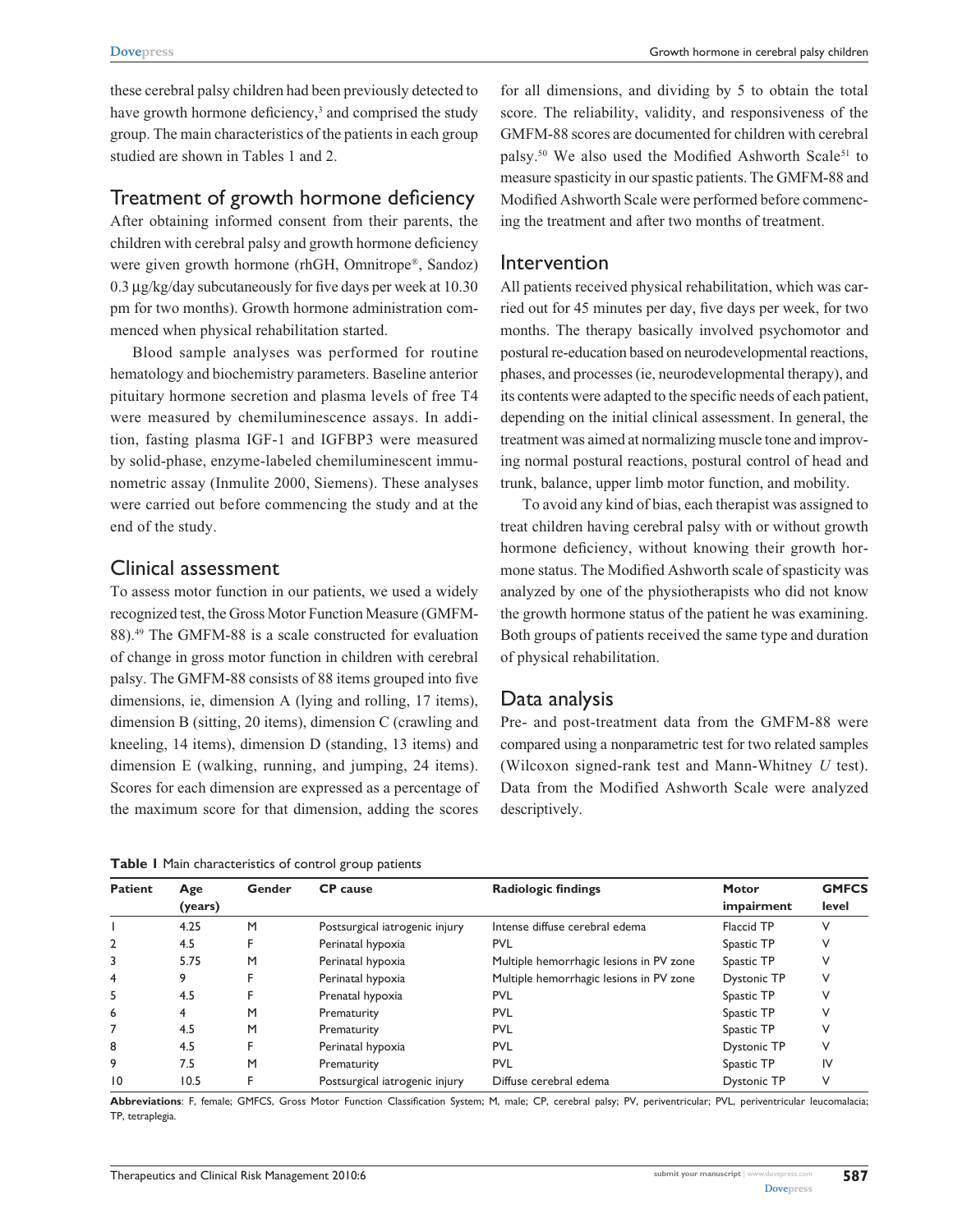| <b>Patient</b> | Age<br>(years) | <b>Sex</b> | <b>CP</b> cause                                                                | <b>Radiologic findings</b>                                                                      | <b>Motor</b><br>impairment | <b>GMFCS</b><br>level |
|----------------|----------------|------------|--------------------------------------------------------------------------------|-------------------------------------------------------------------------------------------------|----------------------------|-----------------------|
|                |                |            |                                                                                |                                                                                                 |                            |                       |
|                | 4.5            | F          | Perinatal hypoxia                                                              | Multiple hemorrhagic lesions in the<br>thalamus, basal ganglia, and PV region                   | <b>Dystonic TP</b>         | V                     |
| 2              | 4.5            | M          | PVL, nodular morphology due to PO<br>Prematurity<br>intraparenchymal hematomas |                                                                                                 | Spastic TP                 | ٧                     |
| 3              | 4              | M          | Post-surgical iatrogenic injury                                                | Decreased activity and volume in PO<br>cortex, bilateral PO ischemia, diffuse<br>cerebral edema | Flaccid TP                 | V                     |
| 4              | 9.8            | M          | Perinatal hypoxia                                                              | <b>PVL</b>                                                                                      | <b>Dystonic TP</b>         | IV                    |
| 5              | 6              | F          | Prenatal hypoxia                                                               | <b>PVL</b>                                                                                      | <b>Dystonic TP</b>         | V                     |
| 6              | 4              | F          | Prematurity;                                                                   | <b>PVL</b>                                                                                      | Spastic TP                 | ٧                     |
| 7              | 4.2            | M          | Perinatal hypoxia                                                              | Multicystic encephalopathy                                                                      | Spastic TP                 | V                     |
| 8              | 4.5            | F          | Perinatal hypoxia                                                              | Less differentiation of structures, intense<br>diffuse cerebral edema                           | Spastic TP                 | ٧                     |
| 9              | 10.5           | F          | Prenatal ischemia                                                              | Ulegyria                                                                                        | Spastic TP                 | IV                    |
| $ 0\rangle$    | 4.3            |            | Perinatal hypoxia                                                              | PVL, corpus callosum hypoplasia                                                                 | <b>Dystonic TP</b>         | ٧                     |

**Table 2** Main characteristics of study group patients

**Abbreviations:** F, female; GMFCS, Gross Motor Function Classification System; M, male; CP, cerebral palsy; PV, periventricular; PVL, periventricular leucomalacia; PO, parieto-occipital; TP, tetraplegia.

## **Results**

In the study group, combined treatment using rhGH and physical rehabilitation led to significant improvements in dimension A (lying and rolling,  $P < 0.02$ ), dimension B (sitting,  $P < 0.02$ ), dimension C (crawling and kneeling,  $P < 0.02$ ), and the total score of the GMFM-88 ( $P < 0.01$ ); dimension D (standing) and dimension E (walking, running, and jumping) did not increase (Figure 1B and Table 3). Moreover, four of five spastic patients showed a reduction in their spasticity as measured by the Modified Ashworth Scale (Table 4). However, no significant changes were observed in any of these dimensions in the control group, although the total score significantly increased in these children (Figure 1A and Table 3), and their spasticity was not improved (data not shown).

The differences between the improvements achieved at the end of the two-month treatment period for both groups are shown in Figure 2 and Table 3. Clearly, as these data show, children with cerebral palsy and growth hormone deficiency achieved significant improvements in dimensions A, B, and C, and in total score than the control children with cerebral palsy.

Growth hormone administration did not produce any secondary clinical effects. Plasma IGF-1 levels were not significantly different between the two groups of children at the end of the treatment period, and plasma cholesterol levels decreased significantly  $(P < 0.05)$  in children with cerebral palsy and growth hormone deficiency.

#### **Discussion**

Our results show that combined treatment using rhGH and physical rehabilitation leads to significant improvements in gross motor functions, including lying, rolling, sitting, crawling, and kneeling. All this tasks are contained in the



**Figure 1** Clinical data from the GMFM-88.

**Notes: A)** Control group. **B**) Study group; "A", "B", "C", "D" and "E" in the horizontal axis are the different dimensions of the GMFM-88 and "TOTAL" is the total score of test. We show pre-treatment (white bars) and post-treatment (grey bars) means and standard errors for each specific assessment. Statistical significance was calculated from data obtained in the GMFM-88 before treatment and after 2 months of it (*Wilcoxon signed-rank test*) (\**P* , 0.05, \*\**P* , 0.02 and \*\*\* *P* , 0.01).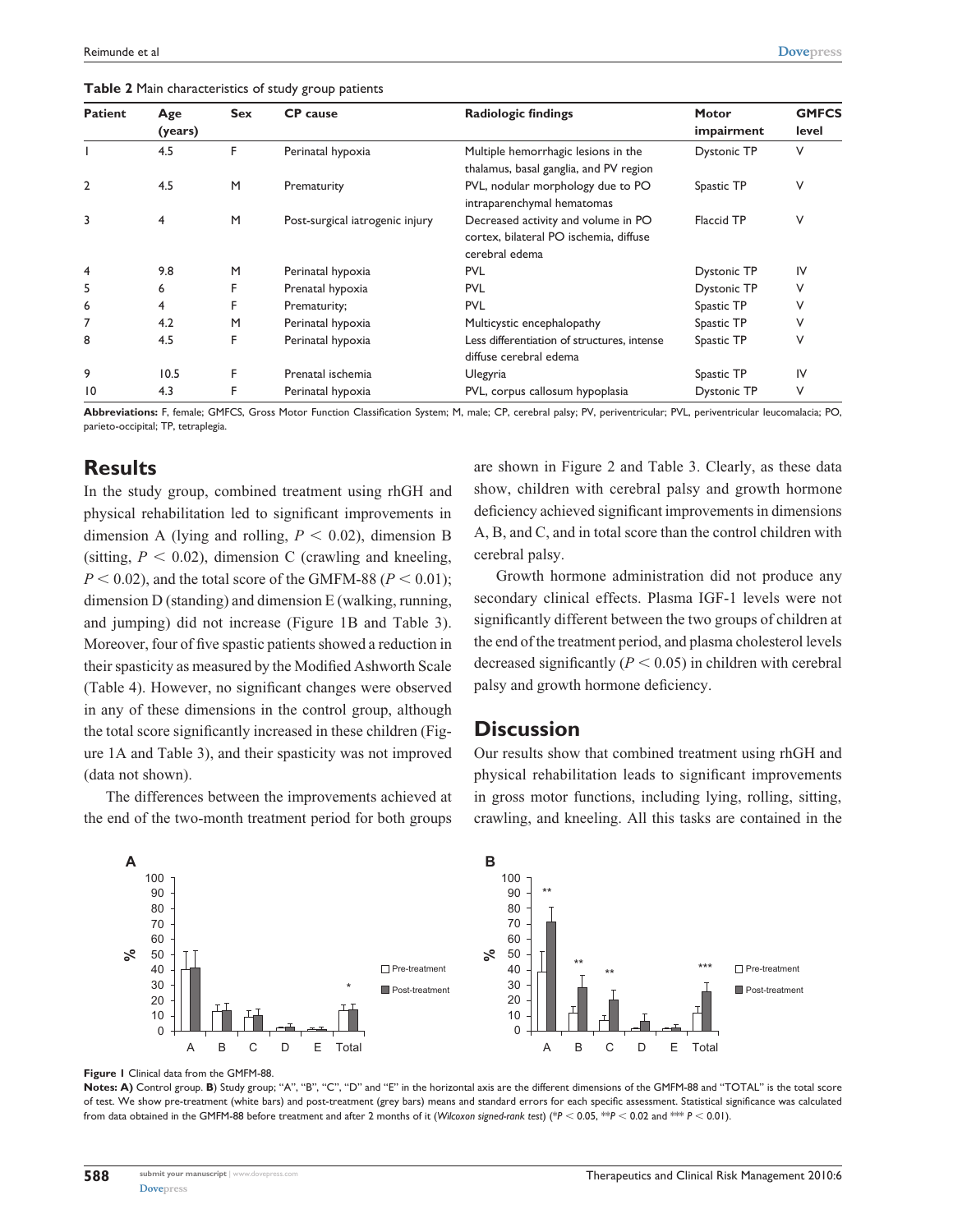| GMFM-88     | Group   | Pretreatment<br>mean score<br>(SD) | Post-treatment<br>mean score<br>(SD) | Intragroup<br>significance<br>(Wilcoxon) | Improvement<br>mean relative<br>to baseline (%) | Group's mean<br>rank (Mann-<br><b>Whitney</b> ) | Intergroup<br>improvement<br>significance<br>(Mann-<br><b>Whitney</b> ) |
|-------------|---------|------------------------------------|--------------------------------------|------------------------------------------|-------------------------------------------------|-------------------------------------------------|-------------------------------------------------------------------------|
| Dimension A | Control | 40.39 (36.88)                      | 41.17 (36.98)                        | ns                                       | 5.5                                             | 6.9                                             | $0.004***$                                                              |
|             | Study   | 38.82 (37.63)                      | 71.76 (29.53)                        | $0.012**$                                | 222.79                                          | 4.1                                             |                                                                         |
| Dimension B | Control | 13.16 (12.84)                      | 13.66(12.51)                         | ns                                       | 15                                              | 6.8                                             | $0.002***$                                                              |
|             | Study   | 12(13.46)                          | 29 (22.67)                           | $0.012**$                                | 13535.48                                        | 14.2                                            |                                                                         |
| Dimension C | Control | 9.52(13.6)                         | 10.23(13.51)                         | ns                                       | 15                                              | 6.75                                            | $0.002***$                                                              |
|             | Study   | $6.9$ (11.41)                      | 20.71 (19.95)                        | $0.012**$                                | 33457.5                                         | 14.25                                           |                                                                         |
| Dimension D | Control | 2.05(2.91)                         | 3.07(5.09)                           | ns                                       | 20                                              | 11.55                                           | ns                                                                      |
|             | Study   | 1.53(2.75)                         | 6.92(13.83)                          | ns                                       | 15426.28                                        | 9.45                                            |                                                                         |
| Dimension E | Control | 1.25(2.81)                         | 1.52(3.61)                           | ns                                       | 0                                               | 11.5                                            | ns                                                                      |
|             | Study   | 1.25(2.81)                         | 2.77(6)                              | ns                                       | 33.3                                            | 9.5                                             |                                                                         |
| Total score | Control | 13.27(12.18)                       | 13.93(12.12)                         | $0.043*$                                 | 10.24                                           | 14.8                                            | $0.001***$                                                              |
|             | Study   | 12.10 (12.25)                      | 26.23(16.1)                          | $0.005***$                               | 218.72                                          | 6.2                                             |                                                                         |

**Table 3** Results obtained from the GMFM-88

**Notes:** The different dimensions involved in the GMFM-88 are shown in the first column. The fifth column shows the statistical significance from data obtained in the GMFM-88 before treatment compared with that two months after commencing it (Wilcoxon signed-rank test). The seventh and eighth columns show the group's mean rank and the statistical significance from the improvement mean relative to baseline (%) (sixth column), comparing each group with the other (Mann-Whitney U). \**P* < 0.05;  $*$ *P*  $\leq$  0.02;  $*$ *\*P*  $\leq$  0.01

**Abbreviations:** GMFM-88, gross motor function measure; SD, standard deviation; ns, not significant.

normal ontogeny of human movement, and are important to be able to perform daily activities. However, other gross motor functioning, such as standing, walking, running, and jumping did not improve. This could be due to the brief duration of treatment and the subjects' high level in the Gross Motor Function Classification System, such that they were not able to perform more complex motor tasks. Future studies with larger populations and a longer duration of treatment may be able to demonstrate differences in all motor functions tested.

Spasticity is defined as resistance to passive movement of the joints and is a key component of the so-called upper motor neuron syndrome.52 Spasticity, in its broadest clinical sense, has been linked to various motoneuronal,<sup>53</sup> spinal,<sup>54</sup> and supraspinal<sup>52,55</sup> pathophysiologic phenomena. Thus, we can assume that the reduction in post-treatment spasticity in four of five spastic patients could be related to the efficacy of the treatment used to achieve normalization of the balance of supraspinal inhibitory and excitatory signals, $52,55$  of the secondary structural and functional changes that occur at

**Table 4** Results obtained from the modified ashworth scale in spastic patients from the study group

| <b>Patient</b> | <b>Pretreatment</b> | <b>Post-treatment</b> |
|----------------|---------------------|-----------------------|
| $\mathcal{D}$  |                     | $+$                   |
| 6              |                     |                       |
|                |                     |                       |
| 8              |                     |                       |
| 9              |                     |                       |

cellular level in the spinal cord itself below the level of the injury,54 and/or of the voltage-dependent persistent intrinsic motoneuronal inflows.<sup>53</sup>

The new physiotherapy concept, including whole body vibration, physiotherapy, resistance training, and treadmill training, without drug treatment for six months, had a significant and positive effect on bone mineral density, muscle force, and gross motor function in bilaterally spastic children with cerebral palsy.<sup>56</sup> However, a systematic review did not find a statistically significant effect of



**Figure 2** Study group improvements compared with control group improvements **Notes:** "A", "B", "C", "D" and "E" in the horizontal axis are the different dimensions of the GMFM-88 and "TOTAL" is the total score of tet test; we show the group's mean rank from *Mann-Whitney U* for control (white bars) and study (grey bars) groups. Statistcal significance was calculated from the percentage of improvement over baseline for each of the dimensions evaluated in the GMFM-88, comparing groups with each other (*Mann-Whitney U*) (\*\*\**P* , 0.01).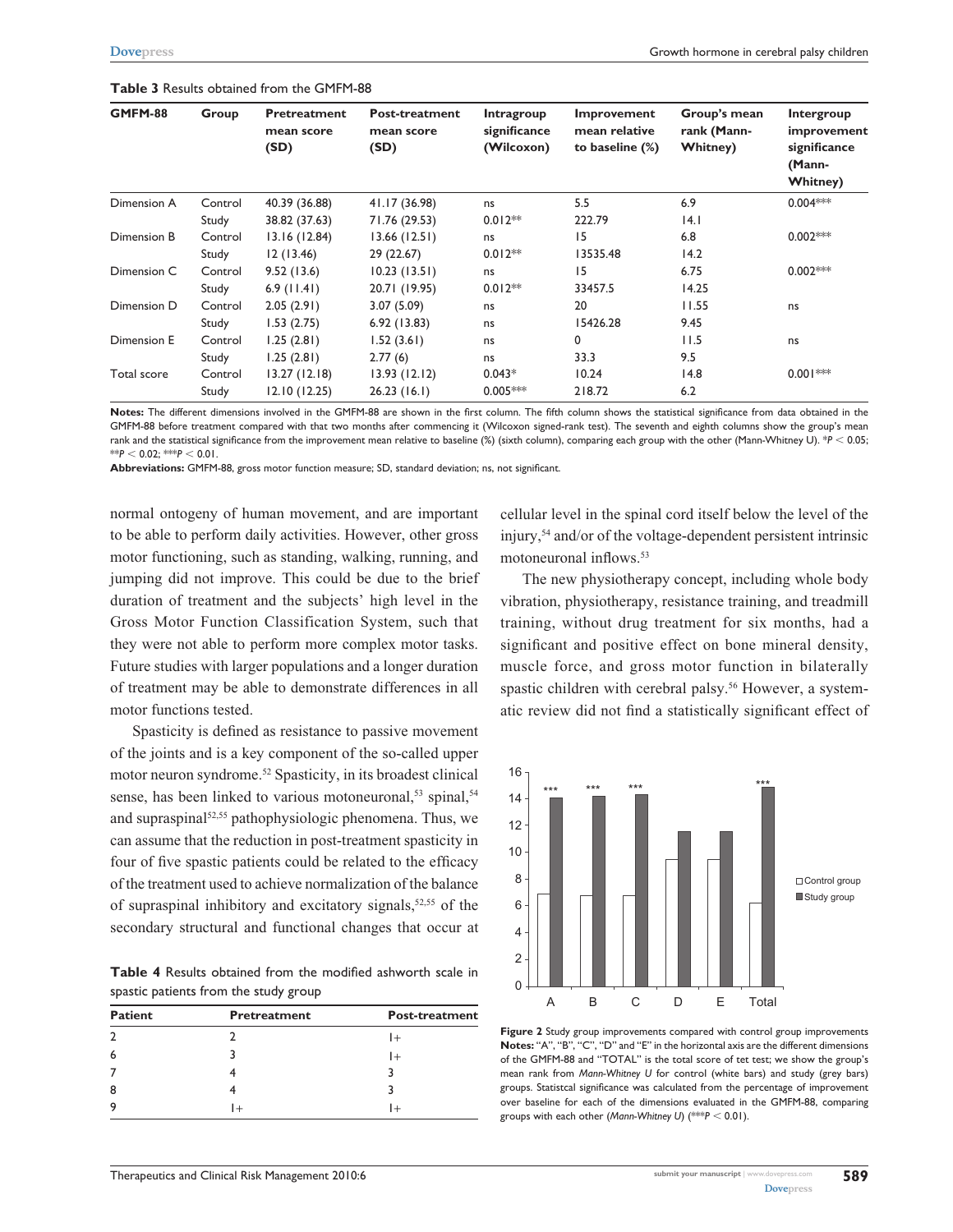partial bodyweight-supported treadmill training in children with cerebral palsy, despite improvements in gross motor function.57 In a review of randomized controlled trials on physical therapy interventions in children with cerebral palsy, it was shown that some methods (such as neurodevelopmental therapy) were moderately effective in improving motor function in the upper extremities, walking speed, and stride amplitude. However, conflicting evidence was found for the effect of strength training on gross motor function.<sup>58</sup> Similarly, a meta-analysis of randomized trials demonstrated that muscle strengthening had a small statistically significant, but not clinically meaningful, effect on gross motor function.<sup>59</sup>

On the other hand, some studies have described the effects of growth hormone replacement in children with cerebral palsy. However, most of them have only reported growth data and have not assessed any possible functional recovery.<sup>6,7,60</sup>

To our knowledge, this study is the first to demonstrate the positive effects of growth hormone administration in the recovery of some motor functions in children with cerebral palsy. Despite the fact that these were observed in children with cerebral palsy and growth hormone deficiency, because plasma IGF-1 values were similar in both groups at the end of the treatment period, it seems clear that exogenous administration of growth hormone was responsible for the effects observed. According to plasma IGF values, growth hormone status was similar in both groups at the end of the treatment period. In this regard, exercise is known to be a powerful stimulus for endogenous growth hormone release, and it has been demonstrated that inhibiting PI3-Akt signaling, one of the pathways by which growth hormone  $acts, <sup>42</sup> blocks$ exercise-mediated enhancement of adult neurogenesis and synaptic plasticity in rats.<sup>61</sup> This may explain the lack of positive effects obtained in children undergoing exhaustive daily physical work, perhaps because possible growth hormone deficiency has not been determined or treated. On the other hand, it has been recently demonstrated that exogenous growth hormone administration induces strong cellular proliferation in rodents with growth hormone deficiency.62 The data observed in our study support our hypothesis about the effects of growth hormone administration.

Thus, we conclude that combined therapy involving growth hormone replacement and physical rehabilitation is a useful therapeutic approach in the recovery of gross motor function in children with cerebral palsy and growth hormone deficiency. We are now carrying out larger and longer studies

that will allow us to understand more precisely the effects of hormone treatment on children with cerebral palsy, aimed at improving both endocrine and neurologic disorders in children with cerebral palsy with or without growth hormone deficiency.

## **Acknowledgment**

This study was supported by Foundation Foltra.

## **Disclosure**

The authors report no conflicts of interest in this work.

#### **References**

- 1. Bax M, Goldstein M, Rosenbaum P, et al. Proposed definition and classification of cerebral palsy. *Dev Med Child Neurol*. 2005;47(8): 571–576.
- 2. Kerem Gunel M. Rehabilitation of children with cerebral palsy from a physiotherapist's perspective. *Acta Orthop Traumatol Turc*. 2009; 43(2):173–180. Turkish.
- 3. Devesa J, Devesa P, Reimunde P. Growth hormone deficiency and cerebral palsy. *Ther Clin Risk Manag*. 2010;6:413–418.
- 4. Krageloh-Mann I, Cans C. Cerebral palsy update. *Brain Dev*. 2009; 31(7):537–544.
- 5. Kruse M, Michelsen SI, Flachs EM, Bronnum-Hansen H, Madsen M, Uldall P. Lifetime costs of cerebral palsy. *Dev Med Child Neurol*. 2009; 51(8):622–628.
- 6. Shim ML, Moshang T Jr, Oppenheim WL, Cohen P. Is treatment with growth hormone effective in children with cerebral palsy? *Dev Med Child Neurol*. 2004;46(8):569–571.
- 7. Coniglio SJ, Stevenson RD. Growth hormone deficiency in two children with cerebral palsy. *Dev Med Child Neurol*. 1995;37(11): 1013–1015.
- 8. Coniglio SJ, Stevenson RD, Rogol AD. Apparent growth hormone deficiency in children with cerebral palsy. *Dev Med Child Neurol*. 1996; 38(9):797–804.
- 9. Ali O, Shim M, Fowler E, Cohen P, Oppenheim W. Spinal bone mineral density, IGF-1 and IGFBP-3 in children with cerebral palsy. *Horm Res*. 2007;68(6):316–320.
- 10. Kuperminc MN, Gurka MJ, Houlihan CM, et al. Puberty, statural growth, and growth hormone release in children with cerebral palsy. *J Pediatr Rehabil Med*. 2009;2(2):131–141.
- 11. Kleim JA, Lussnig E, Schwarz ER, Comery TA, Greenough WT. Synaptogenesis and fos expression in the motor cortex of the adult rat after motor skill learning. *J Neurosci*. 1996;16(14):4529–4535.
- 12. Nudo RJ, Milliken GW, Jenkins WM, Merzenich MM. Use-dependent alterations of movement representations in primary motor cortex of adult squirrel monkeys. *J Neurosci*. 1996;16(2):785–807.
- 13. Jones TA, Chu CJ, Grande LA, Gregory AD. Motor skills training enhances lesion-induced structural plasticity in the motor cortex of adult rats. *J Neurosci*. 1999;19(22):10153–10163.
- 14. Biernaskie J, Corbett D. Enriched rehabilitative training promotes improved forelimb motor function and enhanced dendritic growth after focal ischemic injury. *J Neurosci*. 2001;21(14):5272–5280.
- 15. Marshall RS, Perera GM, Lazar RM, Krakauer JW, Constantine RC, DeLaPaz RL. Evolution of cortical activation during recovery from corticospinal tract infarction. *Stroke*. 2000;31(3):656–661.
- 16. Nelles G, Jentzen W, Jueptner M, Muller S, Diener HC. Arm training induced brain plasticity in stroke studied with serial positron emission tomography. *Neuroimage*. 2001;13(6 Pt 1):1146–1154.
- 17. Carey JR, Kimberley TJ, Lewis SM, et al. Analysis of fMRI and finger tracking training in subjects with chronic stroke. *Brain*. 2002; 125(Pt 4):773–788.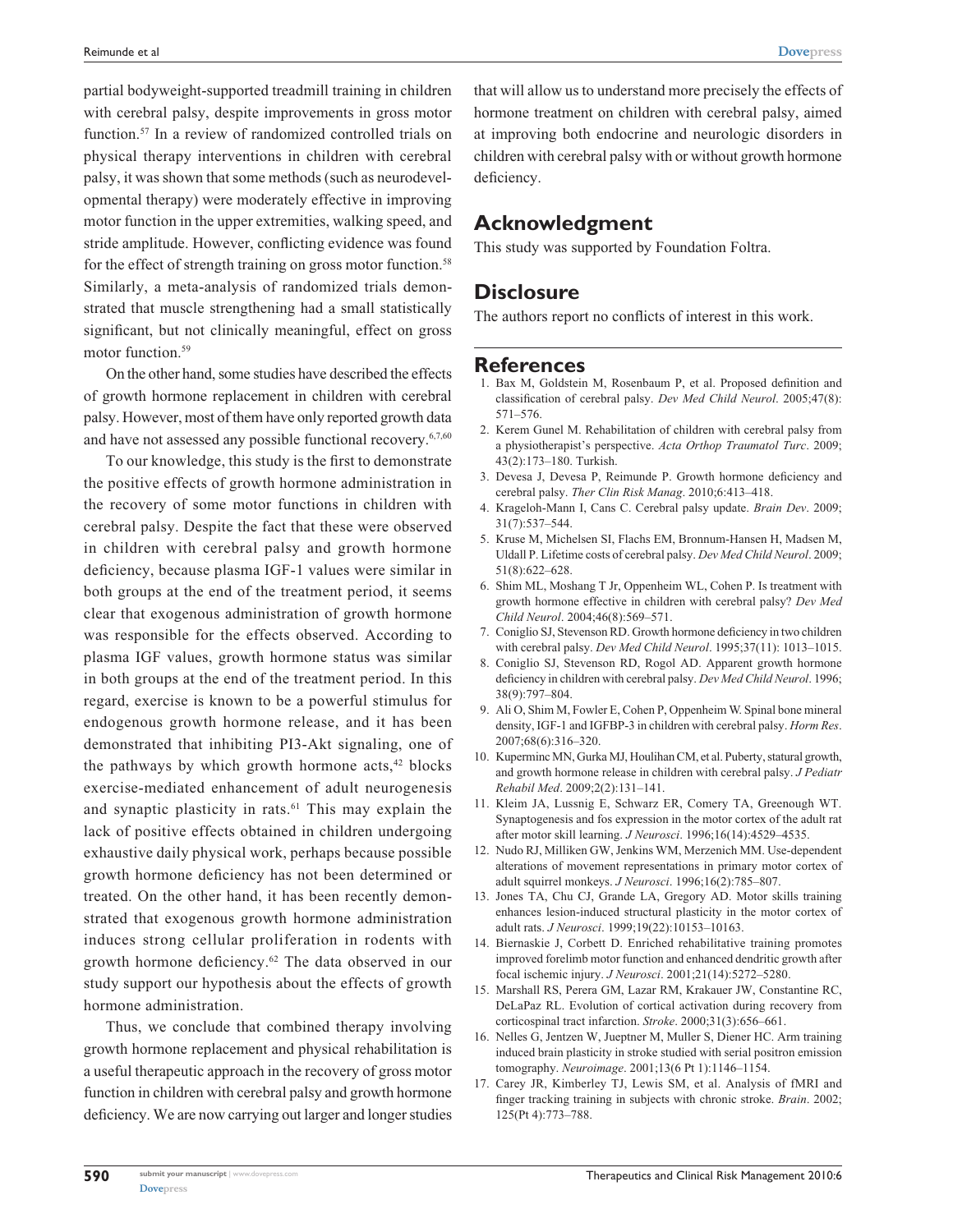- 18. Johansen-Berg H, Dawes H, Guy C, Smith SM, Wade DT, Matthews PM. Correlation between motor improvements and altered fMRI activity after rehabilitative therapy. *Brain*. 2002;125(Pt 12):2731–2742.
- 19. Liepert J, Miltner WH, Bauder H, et al. Motor cortex plasticity during constraint-induced movement therapy in stroke patients. *Neurosci Lett*. 1998;250(1):5–8.
- 20. Liepert J, Uhde I, Graf S, Leidner O, Weiller C. Motor cortex plasticity during forced-use therapy in stroke patients: A preliminary study. *J Neurol*. 2001;248(4):315–321.
- 21. Behrman AL, Bowden MG, Nair PM. Neuroplasticity after spinal cord injury and training: An emerging paradigm shift in rehabilitation and walking recovery. *Phys Ther*. 2006;86(10):1406–1425.
- 22. Daly JJ, Ruff RL. Construction of efficacious gait and upper limb functional interventions based on brain plasticity evidence and model-based measures for stroke patients. *Scientific World Journal*. 2007;7:2031–2045.
- 23. Dunlop SA. Activity-dependent plasticity: Implications for recovery after spinal cord injury. *Trends Neurosci*. 2008;31(8):410–418.
- 24. Langhorne P, Coupar F, Pollock A. Motor recovery after stroke: A systematic review. *Lancet Neurol*. 2009;8(8):741–754.
- 25. Rensink M, Schuurmans M, Lindeman E, Hafsteinsdottir T. Task-oriented training in rehabilitation after stroke: Systematic review. *J Adv Nurs*. 2009;65(4):737–754.
- 26. Johnston MV. Plasticity in the developing brain: Implications for rehabilitation. *Dev Disabil Res Rev*. 2009;15(2):94–101.
- 27. Gossard F, Dihl F, Pelletier G, Dubois PM, Morel G. In situ hybridization to rat brain and pituitary gland of growth hormone cDNA. *Neurosci Lett*. 1987;79(3):251–256.
- 28. Araujo DM, Lapchak PA, Collier B, Chabot JG, Quirion R. Insulin-like growth factor-1 (somatomedin-C) receptors in the rat brain: Distribution and interaction with the hippocampal cholinergic system. *Brain Res*. 1989;484(1–2):130–138.
- 29. Werther GA, Abate M, Hogg A, et al. Localization of insulin-like growth factor-I mRNA in rat brain by in situ hybridization – relationship to IGF-I receptors. *Mol Endocrinol*. 1990;4(5):773–778.
- 30. Lai ZN, Emtner M, Roos P, Nyberg F. Characterization of putative growth hormone receptors in human choroid plexus. *Brain Res*. 1991; 546(2):222–226.
- 31. Lobie PE, Garcia-Aragon J, Lincoln DT, Barnard R, Wilcox JN, Waters MJ. Localization and ontogeny of growth hormone receptor gene expression in the central nervous system. *Brain Res Dev Brain Res*. 1993;74(2):225–233.
- 32. Aguado F, Rodrigo J, Cacicedo L, Mellstrom B. Distribution of insulin-like growth factor-I receptor mRNA in rat brain. Regulation in the hypothalamo-neurohypophysial system. *J Mol Endocrinol*. 1993; 11(2):231–239.
- 33. D'Ercole AJ, Ye P, Calikoglu AS, Gutierrez-Ospina G. The role of the insulin-like growth factors in the central nervous system. *Mol Neurobiol*. 1996;13(3):227–255.
- 34. Chung YH, Shin CM, Joo KM, Kim MJ, Cha CI. Region-specific alterations in insulin-like growth factor receptor type I in the cerebral cortex and hippocampus of aged rats. *Brain Res*. 2002;946(2):307–313.
- 35. Aberg MA, Aberg ND, Palmer TD, et al. IGF-I has a direct proliferative effect in adult hippocampal progenitor cells. *Mol Cell Neurosci*. 2003;  $24(1) \cdot 23 - 40$
- 36. Aberg ND, Brywe KG, Isgaard J. Aspects of growth hormone and insulin-like growth factor-I related to neuroprotection, regeneration, and functional plasticity in the adult brain. *Scientific World Journal*. 2006;18(6):53–80.
- 37. Aberg MA, Aberg ND, Hedbacker H, Oscarsson J, Eriksson PS. Peripheral infusion of IGF-I selectively induces neurogenesis in the adult rat hippocampus. *J Neurosci*. 2000;20(8):2896–2903.
- 38. Christophidis LJ, Gorba T, Gustavsson M, et al. Growth hormone receptor immunoreactivity is increased in the subventricular zone of juvenile rat brain after focal ischemia: A potential role for growth hormone in injury-induced neurogenesis. *Growth Horm IGF Res*. 2009; 19(6):497–506.
- 39. Aberg ND, Johansson I, Aberg MA, et al. Peripheral administration of GH induces cell proliferation in the brain of adult hypophysectomized rats. *J Endocrinol*. 2009;201(1):141–150.
- 40. Beilharz EJ, Russo VC, Butler G, et al. Co-ordinated and cellular specific induction of the components of the IGF/IGFBP axis in the rat brain following hypoxic-ischemic injury. *Brain Res Mol Brain Res*. 1998; 59(2):119–134.
- 41. Gustafson K, Hagberg H, Bengtsson BA, Brantsing C, Isgaard J. Possible protective role of growth hormone in hypoxia-ischemia in neonatal rats. *Pediatr Res*. 1999;45(3):318–323.
- 42. Costoya JA, Finidori J, Moutoussamy S, Señaris R, Devesa J, Arce VM. Activation of growth hormone receptor delivers an antiapoptotic signal: Evidence for a role of akt in this pathway. *Endocrinology*. 1999;140(12):5937–5943.
- 43. Scheepens A, Williams CE, Breier BH, Guan J, Gluckman PD. A role for the somatotropic axis in neural development, injury and disease. *J Pediatr Endocrinol Metab*. 2000;13 Suppl 6:1483–1491.
- 44. Scheepens A, Sirimanne ES, Breier BH, Clark RG, Gluckman PD, Williams CE. Growth hormone as a neuronal rescue factor during recovery from CNS injury. *Neuroscience*. 2001;104(3):677–687.
- 45. Shin DH, Lee E, Kim JW, et al. Protective effect of growth hormone on neuronal apoptosis after hypoxia-ischemia in the neonatal rat brain. *Neurosci Lett*. 2004;354(1):64–68.
- 46. Guan J, Williams C, Gunning M, Mallard C, Gluckman P. The effects of IGF-1 treatment after hypoxic-ischemic brain injury in adult rats. *J Cereb Blood Flow Metab*. 1993;13(4):609–616.
- 47. Guan J, Bennet L, George S, et al. Insulin-like growth factor-1 reduces postischemic white matter injury in fetal sheep. *J Cereb Blood Flow Metab*. 2001;21(5):493–502.
- 48. Palisano R, Rosenbaum P, Walter S, Russell D, Wood E, Galuppi B. Development and reliability of a system to classify gross motor function in children with cerebral palsy. *Dev Med Child Neurol*. 1997;39(4): 214–223.
- 49. Russell DJ, Avery LM, Rosenbaum PL, Raina PS, Walter SD, Palisano RJ. Improved scaling of the gross motor function measure for children with cerebral palsy: Evidence of reliability and validity. *Phys Ther*. 2000;80(9):873–885.
- 50. Palisano RJ, Hanna SE, Rosenbaum PL, et al. Validation of a model of gross motor function for children with cerebral palsy. *Phys Ther*. 2000; 80(10):974–985.
- 51. Bohannon RW, Smith MB. Interrater reliability of a modified Ashworth scale of muscle spasticity. *Phys Ther*. 1987;67(2):206–207.
- 52. Sheean G. The pathophysiology of spasticity. *Eur J Neurol*. 2002; 9 Suppl 1:3–9.
- 53. Gorassini MA, Knash ME, Harvey PJ, Bennett DJ, Yang JF. Role of motoneurons in the generation of muscle spasms after spinal cord injury. *Brain*. 2004;127(Pt 10):2247–2258.
- 54. Nielsen JB, Crone C, Hultborn H. The spinal pathophysiology of spasticity – from a basic science point of view. *Acta Physiol* (*Oxf*). 2007;189(2):171–180.
- 55. Dietz V. Supraspinal pathways and the development of muscle-tone dysregulation. *Dev Med Child Neurol*. 1999;41(10): 708–715.
- 56. Stark C, Nikopoulou-Smyrni P, Stabrey A, Semler O, Schoenau E. Effect of a new physiotherapy concept on bone mineral density, muscle force and gross motor function in children with bilateral cerebral palsy. *J Musculoskelet Neuronal Interact*. 2010;10(2): 151–158.
- 57. Mutlu A, Krosschell K, Spira DG. Treadmill training with partial body-weight support in children with cerebral palsy: A systematic review. *Dev Med Child Neurol*. 2009;51(4):268–275.
- 58. Anttila H, Autti-Ramo I, Suoranta J, Makela M, Malmivaara A. Effectiveness of physical therapy interventions for children with cerebral palsy: A systematic review. *BMC Pediatr*. 2008;8:14.
- 59. Scianni A, Butler JM, Ada L, Teixeira-Salmela LF. Muscle strengthening is not effective in children and adolescents with cerebral palsy: A systematic review. *Aust J Physiother*. 2009;55(2): 81–87.